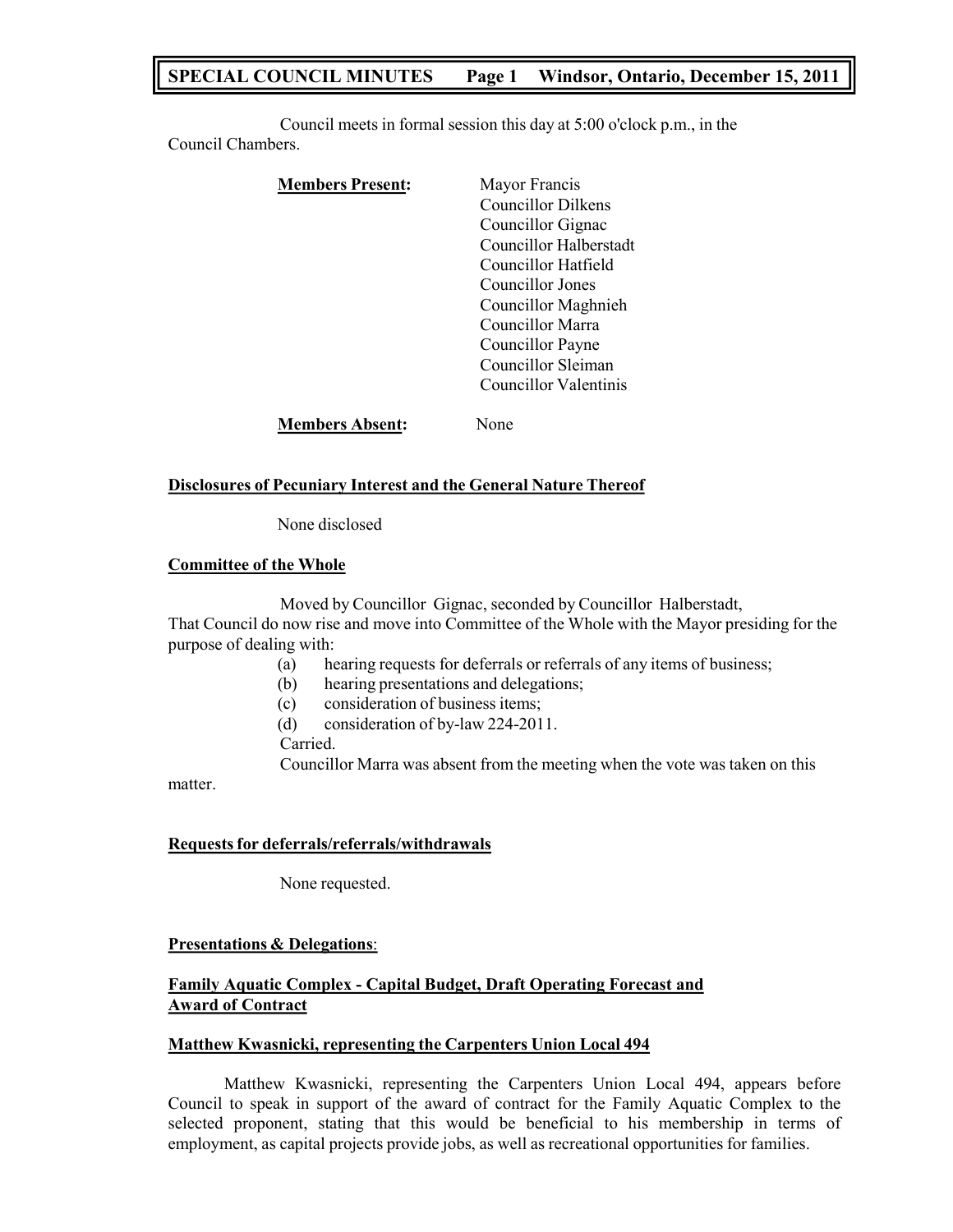# **SPECIAL COUNCIL MINUTES Page 2 December 15, 2011**

#### **Sol Furer, Business Manager Local 773 and President of Essex Kent Building Trades**

Sol Furer, Business Manager Local 773 and President of Essex Kent Building Trades, appears before Council to speak in support of the award of contract for the Family Aquatic Complex to the selected proponent, stating that this would be beneficial to the entire community in terms of both employment and recreational opportunities, and concludes by expressing confidence that this project will be completed on time and within budget.

Mayor Francis leaves the meeting at 6:00 o'clock p.m., and Councillor Dilkens assumes the Chair.

Mayor Francis returns to the meeting at 6:17 o'clock p.m., and Councillor Dilkens returns to his seat at the Council table.

Moved by Councillor Dilkens, seconded by Councillor Sleiman, CR302/2011

- 1. **THAT** Council **ACCEPT** the proposal from EllisDon Corporation/DeAngelis Construction Inc. Joint Venture (the Selected Proponent), including all amendments agreed to in the negotiation as generally outlined in the Discussion section, at a fixed cost price of \$60,512,300 and that Administration **BE AUTHORIZED** to issue a notice of acceptance; AND
- 2. **THAT** Council **AUTHORIZE** Administration to cancel the existing contract with Nationwide Commercial Aquatics Inc which called for a purchase price of \$7,340,000 for the Myrtha Pools for the facility; AND
- 3. **THAT** Council **AUTHORIZE** Administration to enter into a revised contract with Nationwide Commercial Aquatics Inc. for \$6,010,000 (\$150,000 of which has already been paid by way of a deposit by the City and which is to be applied to the new contract); AND
- 4. **THAT,** in order to facilitate the construction process, Council **APPROVE** the assignment of the Myrtha pools contract to EllisDon Corporation/DeAngelis Construction Inc. Joint Venture; AND
- 5. **THAT** the City Clerk and Chief Administrative Officer **BE AUTHORIZED** to execute the Contract as approved by Council with the Selected Proponent for an amount of \$60,512,300 base bid (amended subsequently by change order to \$66,372,300 being the base bid plus \$5,860,000 balance to be paid on the assigned Myrtha pool contract), satisfactory in technical content to the Project Manager and Executive Director Recreation and Culture, in financial content to the City Treasurer and CFO, and in legal content to the City Solicitor; AND
- 6. **THAT** the overall gross project budget of \$77,622,300 and the total net project costs of \$62,622,300 prior to corporate recoveries (net City of Windsor cost of \$62,102,300 after corporate recoveries) as outlined in the Financial Matters section **BE APPROVED;** AND
- 7. **THAT** Council **DIRECT** that the District Energy Alternative contained within the RFP not be implemented and that Administration shall disregard the District Energy Alternative Form submitted by the Selected Proponent; AND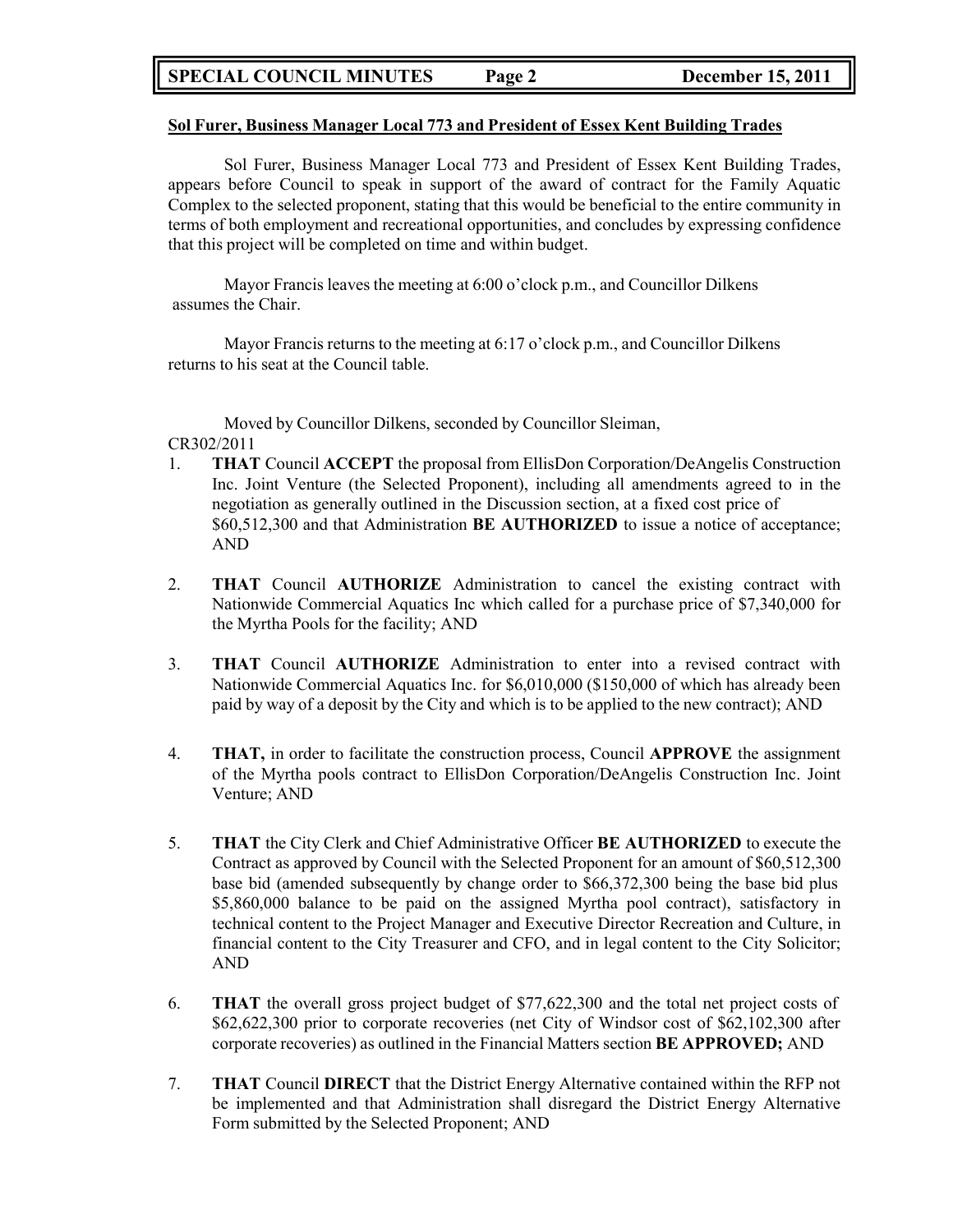**SPECIAL COUNCIL MINUTES Page 3 December 15, 2011**

- 8. **THAT** the City Clerk and Chief Administrative Officer **BE AUTHORIZED** to execute the Contracts with District Energy to supply the heating and cooling for this facility as outlined in the Financial Matters section, and for District Energy's use of City land for the required plant, satisfactory in technical content to the Project Manager and Executive Director Parks and Facilities, in financial content to the City Treasurer and CFO, and in legal content to the City Solicitor; AND
- 9. **THAT** Council **RECEIVE** the Draft Operating Forecast and that, prior to, or as part of, the 2013 Budget Process, Administration be **DIRECTED** to
	- i. Bring back to Council a final Recommended Operating Budget and recommended schedule of fees
	- ii. Report back to Council with a recommendation as to the potential partnership/alternative service delivery options
	- iii. Report back to Council with a recommendation as to the potential subsidy options for Low Income Individuals/Families
	- iv. Report back to Council on the options for repurposing/consolidation of existing facilities including capital costs (maximum budget allocation of \$3.677,000) and related projected operating budget savings
- 10. That the draft operating forecast contained in this report **BE ADOPTED** as a worst case scenario relative to the operating expenses of the aquatics centre.

Carried.

At the request of Councillor Halberstadt a **recorded vote** is taken:

# **RESULTS OF RECORDED VOTE:**

| In Favour | Councillors Gignac, Sleiman, Payne, Maghnieh, Hatfield, Marra,<br>Valentinis, Jones, Dilkens and Mayor Francis |
|-----------|----------------------------------------------------------------------------------------------------------------|
| Opposed   | Councillor Halberstadt                                                                                         |
| Abstain   | $\mathbb{N}$ one                                                                                               |
| Absent    | $\mathbb{N}$ one                                                                                               |

Report Number 15648 SR/11026 1

# **By-laws**

Moved by Councillor Gignac, seconded by Councillor Halberstadt, That the following By-law No. 224-2011 be introduced and read a first and second

time:

By-law 224-2011 "A By-law to confirm the proceedings of the Council of the Corporation of the City of Windsor at its meeting held on the fifteenth day of December, 2011"

Carried.